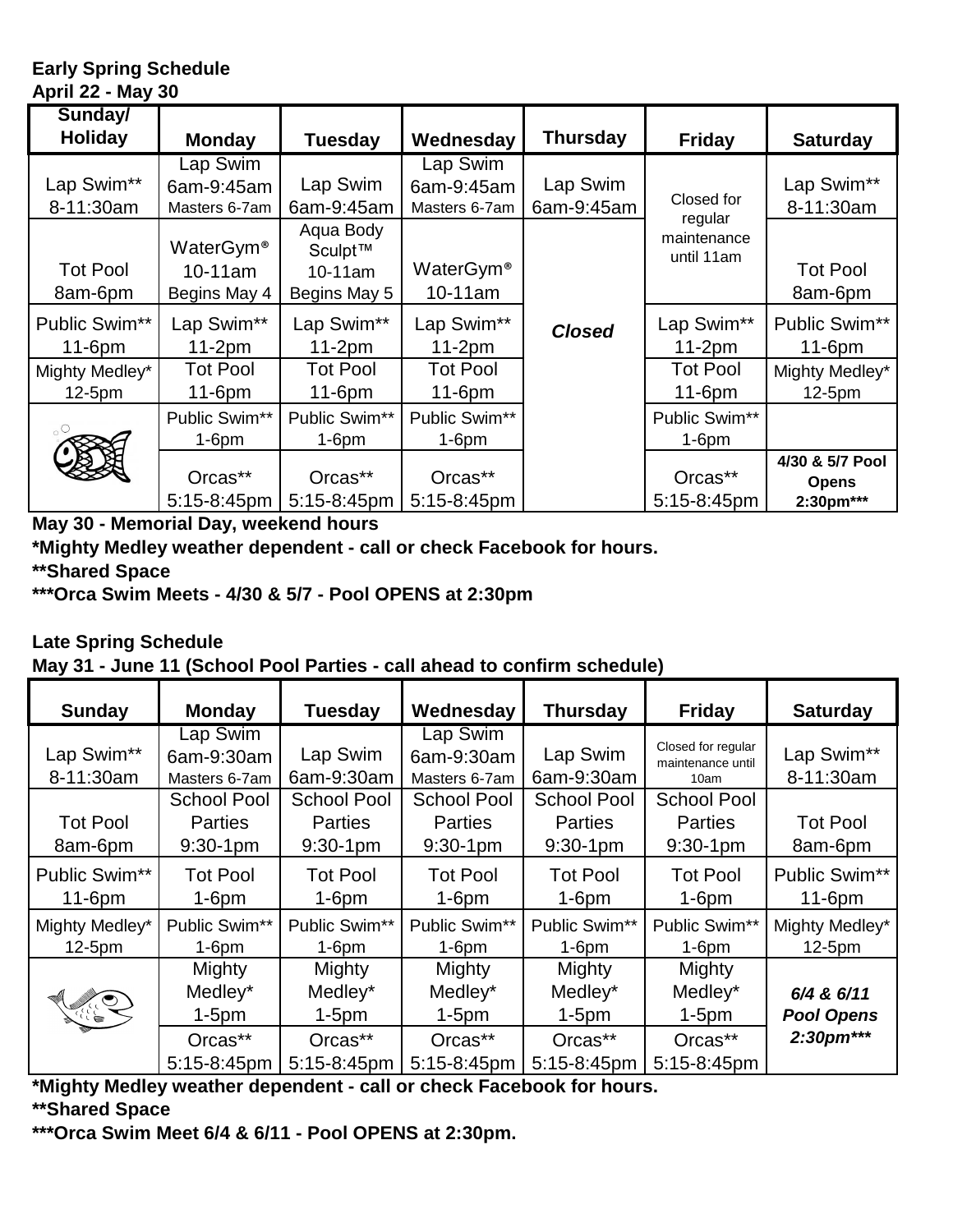#### **Early Summer Pool Schedule June 12- July 10**

| Sunday/                    |                                         |                                                      |                                         |                                                      |                                   |                            |
|----------------------------|-----------------------------------------|------------------------------------------------------|-----------------------------------------|------------------------------------------------------|-----------------------------------|----------------------------|
| <b>Holiday</b>             | <b>Monday</b>                           | <b>Tuesday</b>                                       | Wednesday                               | <b>Thursday</b>                                      | <b>Friday</b>                     | <b>Saturday</b>            |
| Lap Swim**<br>8-11:30am    | Lap Swim<br>6am-8:45am<br>Masters 6-7am | Lap Swim<br>6am-8:45am                               | Lap Swim<br>6am-8:45am<br>Masters 6-7am | Lap Swim<br>6am-8:45am                               | Closed for<br>regular             | Lap Swim**<br>8-11:30am    |
| <b>Tot Pool</b><br>8am-6pm | Orcas<br>8:45-10am                      | Orcas<br>8:45-10am                                   | Orcas<br>8:45-10am                      | Orcas<br>8:45-10am                                   | maintenance<br>and Staff          | <b>Tot Pool</b><br>8am-6pm |
| Public Swim**<br>$11-6pm$  | WaterGym <sup>®</sup><br>10-11am        | Aqua Body<br>Sculpt™<br>10-11am                      | WaterGym <sup>®</sup><br>10-11am        |                                                      | Training until<br>11am            | Public Swim**<br>11-6pm    |
| Mighty Medley*<br>12-5pm   | <b>Tot Pool</b><br>10-6pm               | <b>Tot Pool</b><br>10-6pm                            | <b>Tot Pool</b><br>10-6pm               | <b>Tot Pool</b><br>10-6pm                            | <b>Tot Pool</b><br>11-6pm         | Mighty Medley*<br>12-5pm   |
|                            | Group Swim<br>Lessons                   | Group Swim<br>Lessons<br>10:30-12:15pm 10:30-12:15pm | Group Swim<br>Lessons                   | Group Swim<br>Lessons<br>10:30-12:15pm 10:30-12:15pm |                                   |                            |
|                            | Lap Swim**<br>11-12:30pm                | Lap Swim**<br>11-12:30pm                             | Lap Swim**<br>11-12:30pm                | Lap Swim**<br>11-12:30pm                             | Lap Swim**<br>11-12:30pm          |                            |
|                            | Public Swim**<br>12-6:00pm              | Public Swim**<br>12-6:00pm                           | Public Swim**<br>12-6:00pm              | Public Swim**<br>12-6:00pm                           | Public Swim**<br>11-6:00pm        |                            |
|                            | Mighty<br>Medley*                       | Mighty<br>Medley*                                    | Mighty<br>Medley*                       | Mighty<br>Medley*                                    | Mighty<br>Medley*                 |                            |
|                            | $1-5pm$<br>Orcas**<br>5:15-8:45pm       | $1-5pm$<br>Orcas**<br>5:15-8:45pm                    | $1-5pm$<br>Orcas**<br>5:15-8:45pm       | $1-5pm$<br>Orcas**<br>5:15-8:45pm                    | $1-5pm$<br>Orcas**<br>5:15-8:45pm |                            |

**Monday, July 4 - Independence Day, weekend hours** 

**\*Mighty Medley weather dependent - call or check Facebook for hours.**

**\*\*Shared Space**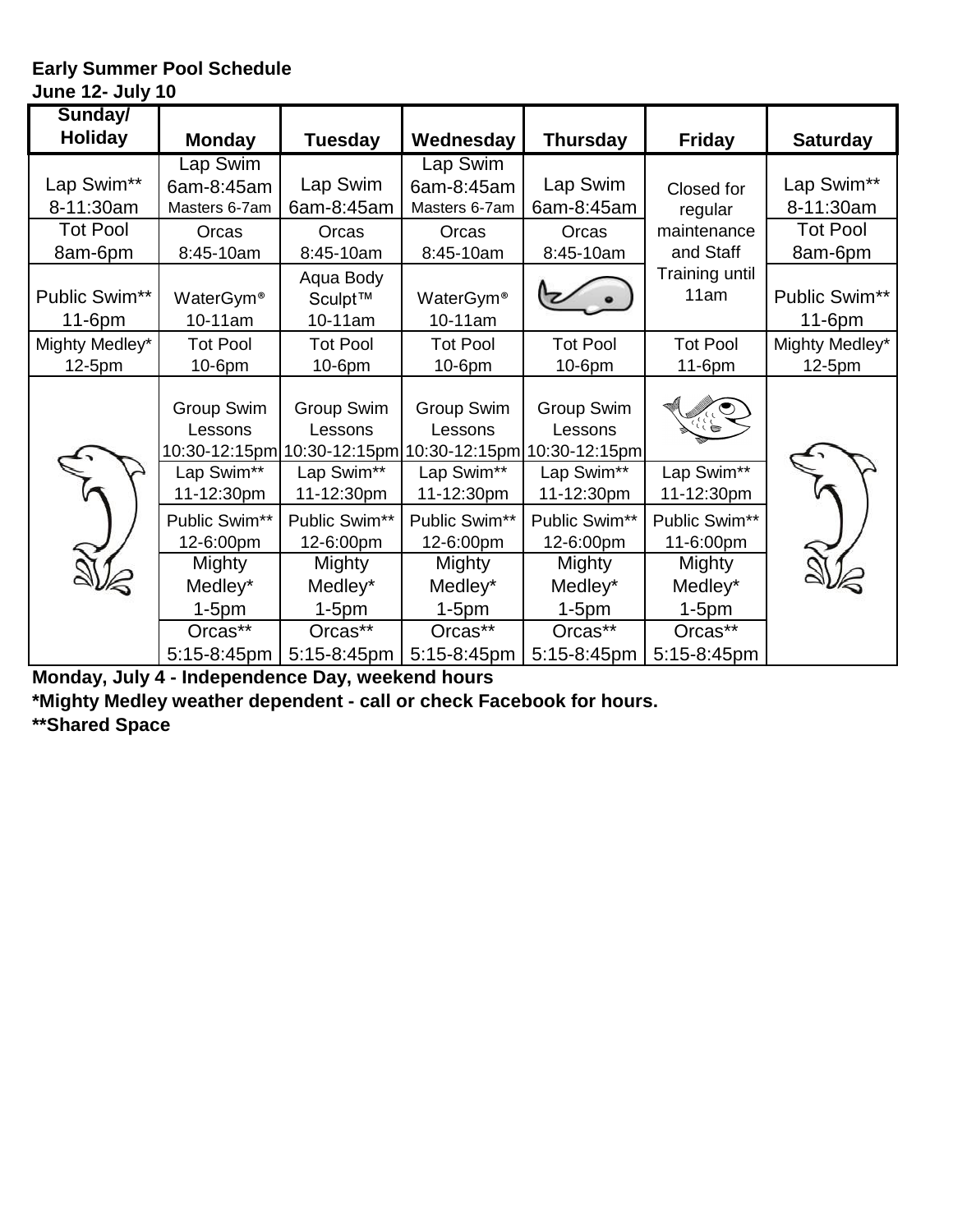## **Mid-Summer Pool Schedule July 11 - August 14**

| Sunday/                    |                                  |                                 |                                     |                 |                                      |                            |
|----------------------------|----------------------------------|---------------------------------|-------------------------------------|-----------------|--------------------------------------|----------------------------|
| <b>Holiday</b>             | <b>Monday</b>                    | <b>Tuesday</b>                  | Wednesday                           | <b>Thursday</b> | <b>Friday</b>                        | <b>Saturday</b>            |
|                            | Lap Swim                         |                                 | Lap Swim                            |                 |                                      |                            |
| Lap Swim**                 | 6am-9:45am                       | Lap Swim                        | 6am-9:45am                          | Lap Swim        |                                      | Lap Swim**                 |
| 8-11:30am                  | Masters 6-7am                    | 6am-9:45am                      | Masters 6-7am                       | 6am-9:45am      | Closed for                           | 8-11:30am                  |
| <b>Tot Pool</b><br>8am-6pm | WaterGym <sup>®</sup><br>10-11am | Aqua Body<br>Sculpt™<br>10-11am | WaterGym <sup>®</sup><br>$10-11$ am |                 | regular<br>maintenance<br>until 11am | <b>Tot Pool</b><br>8am-6pm |
| Public Swim**              | 10-7:30pm                        | 10-7:30pm                       | 10-7:30pm                           | 10-7:30pm       |                                      | Public Swim**              |
| 11-6pm                     | <b>Tot Pool</b>                  | <b>Tot Pool</b>                 | <b>Tot Pool</b>                     | <b>Tot Pool</b> |                                      | $11-6$ pm                  |
|                            | Group Swim                       | Group Swim                      | Group Swim                          | Group Swim      |                                      |                            |
| Mighty Medley*             | Lessons                          | Lessons                         | Lessons                             | Lessons         | <b>Tot Pool</b>                      | Mighty Medley*             |
| 12-5pm                     | 10:30-12:15pm                    | 10:30-12:15pm                   | 10:30-12:15pm                       | 10:30-12:15pm   | 11-6:00pm                            | 12-5pm                     |
|                            | Lap Swim**                       | Lap Swim**                      | Lap Swim**                          | Lap Swim**      | Lap Swim**                           |                            |
|                            | 11-12:30pm                       | 11-12:30pm                      | 11-12:30pm                          | 11-12:30pm      | 11-12:30pm                           |                            |
|                            | Public Swim**                    | Public Swim**                   | Public Swim**                       | Public Swim**   | Public Swim**                        |                            |
|                            | 12-7:30pm                        | 12-7:30pm                       | 12-7:30pm                           | 12-7:30pm       | 11-6:00pm                            |                            |
|                            | Mighty                           | Mighty                          | Mighty                              | Mighty          | Mighty                               |                            |
|                            | Medley*                          | Medley*                         | Medley*                             | Medley*         | Medley*                              |                            |
|                            | $1-5pm$                          | $1-5pm$                         | $1-5pm$                             | $1-5pm$         | $1-5pm$                              |                            |
|                            | Lap Swim**                       | Lap Swim**                      | Lap Swim**                          | Lap Swim**      |                                      |                            |
|                            | 5:30-7:30pm                      | 5:30-7:30pm                     | 5:30-7:30pm                         | 5:30-7:30pm     |                                      |                            |

**\*Mighty Medley weather dependent - call or check Facebook for hours.**

**\*\*Shared Space**